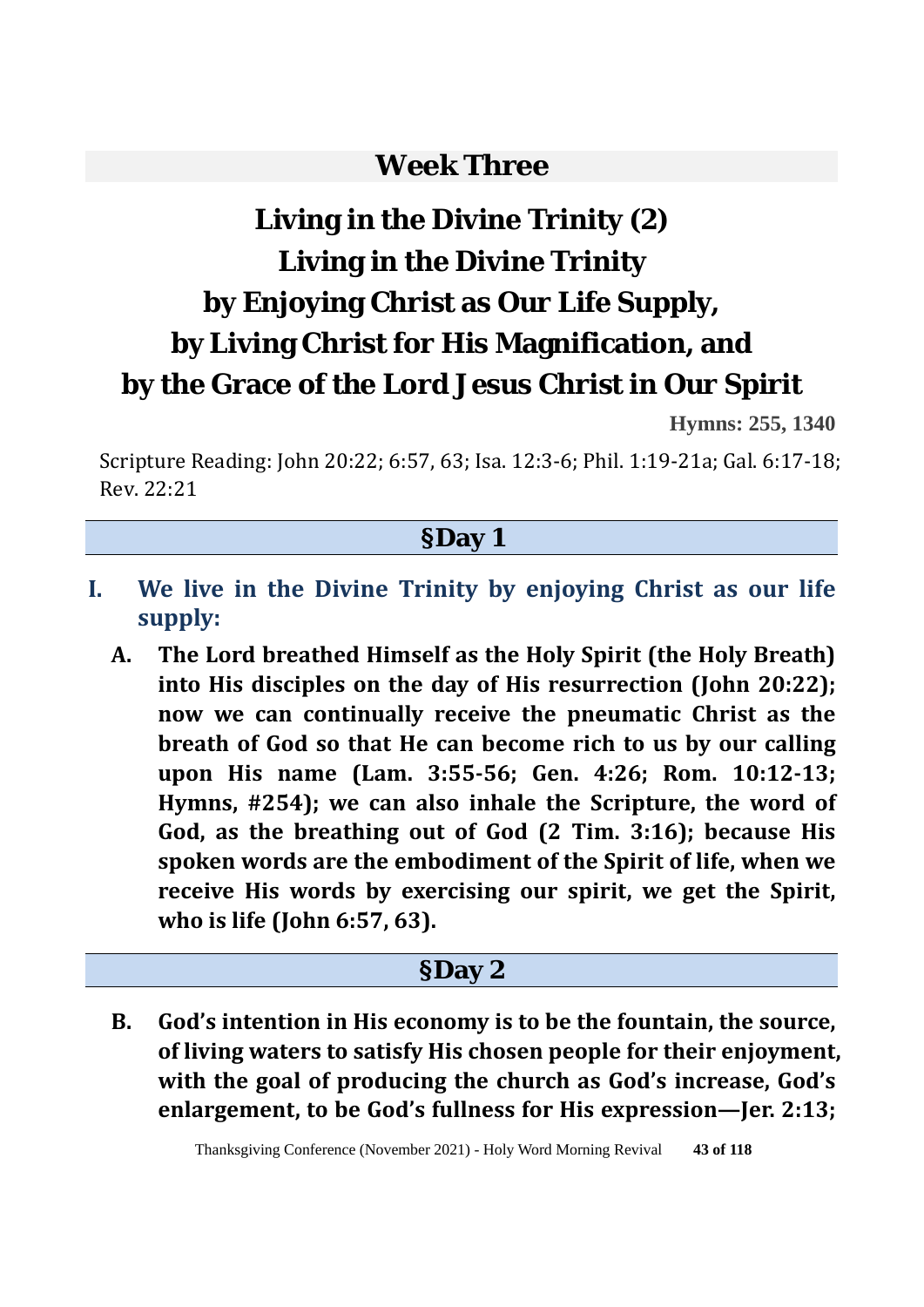**Lam. 3:22-24; 1 Cor. 1:9:** 

- 1. Our drinking of the one Spirit in resurrection makes us members of the Body, builds us up as the Body, and prepares us to be the bride of Christ—12:13; Rev. 22:17; John 4:14b.
- 2. We can joyously draw water from the springs of salvation by speaking and singing to the Lord, by the Lord, for the Lord, in the Lord, and with the Lord to exalt the Lord and to rejoice in the Lord in a continuing way—Psa. 46:4; Isa. 12:3-6.
- 3. We can enjoy the Lord as our spiritual drink by practicing to speak with Him constantly; then spontaneously, we will live Christ—Num. 20:8; Phil. 4:6-7, 12.
- **C. We can eat Christ as our spiritual food in order to live because of Him (John 6:57); to eat Christ is to eat His words by exercising our spirit to both pray-read and muse upon His words so that His words become the gladness and joy of our heart (Jer. 15:16; Psa. 119:15-16; Josh. 1:8-9); to live not only by but also "because of" Christ means that the energizing element of Christ becomes the supplying factor for us to live Christ.**

#### **§Day 3 & Day 4**

- **II. We live in the Divine Trinity by living Christ for His magnification by the bountiful supply of the Spirit of Jesus Christ—Phil. 1:19-21a:** 
	- **A. The believers live Christ by the bountiful supply of the Spirit of Jesus Christ; the Spirit of Jesus Christ is the Christ who is the life-dispensing Spirit—v. 19; 1 Cor. 15:45b; 2 Cor. 3:6:** 
		- 1. This bountiful supply includes divinity, humanity, crucifixion, resurrection, ascension, the divine attributes, and the human virtues.
		- 2. Everything we do and all our living should come about by the bountiful supply of the Spirit of Jesus Christ—Phil. 1:19.
		- 3. Under the divine dispensing of the Divine Trinity, we will spontaneously receive the supply of Christ within and will live a life that expresses Christ—vv. 20-21a.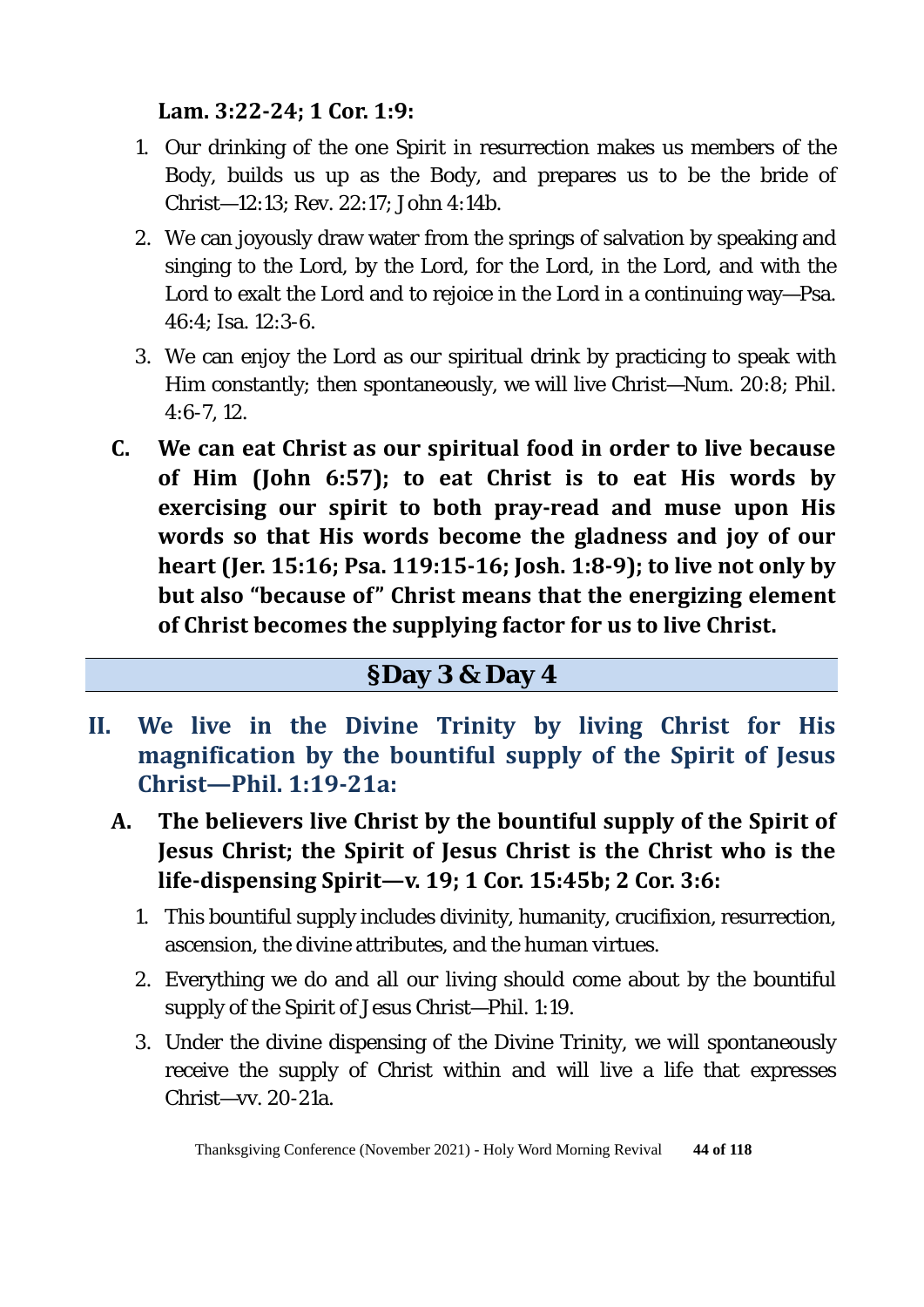- **B. All of Paul's life and work were not for expressing himself or for displaying his knowledge, his ability, or his other merits and strong points; what he was and what he did were for expressing Christ, even for magnifying Christ—v. 20; 3:3-10; 2 Cor. 4:5.**
- **C. In the apostle's suffering in his body, Christ was magnified; that is, He was shown or declared to be great (without limitation), exalted, and extolled—Phil. 1:20:** 
	- 1. The apostle's sufferings afforded him opportunity to express Christ in His unlimited greatness—Acts 9:16; 2 Cor. 6:4; 11:23; Col. 1:24.
	- 2. To magnify Christ under any circumstances is to experience Him with the topmost enjoyment—Phil. 1:18; 4:23.
	- 3. As Paul was held captive in a Roman prison, he magnified Christ, making Him to appear great in the eyes of his captors; regardless of the circumstances, Paul was full of joy and rejoicing in the Lord—1:4, 18, 25; 2:2, 17-18, 28-29; 3:1; 4:1, 4.
	- 4. Paul's shining forth and expressing Christ in his joy were a declaration of the unlimited greatness of Christ and a declaration that Christ is inexhaustible—Eph. 3:8, 18; cf. Isa. 9:6.
- **D. To live Christ for His magnification is to participate in Christ's salvation in life, in which we are saved from the failure of not living Christ and from the defeat of not magnifying Christ—Rom. 5:10.**
- **E. As the believers' pattern, Paul lived a life in Christ's ascendancy, a life that was fully dignified, with the highest standard of human virtues expressing the most excellent divine attributes, a life that resembled the one that the Lord Himself had lived on the earth years before—1 Tim. 1:16; Acts 27:21-26; 28:3-6, 8-10.**

#### **§Day 5**

- **III. We live in the Divine Trinity by the grace of the Lord Jesus Christ in our spirit—Gal. 6:18:**
	- **A. Day by day a marvelous divine transmission should be taking**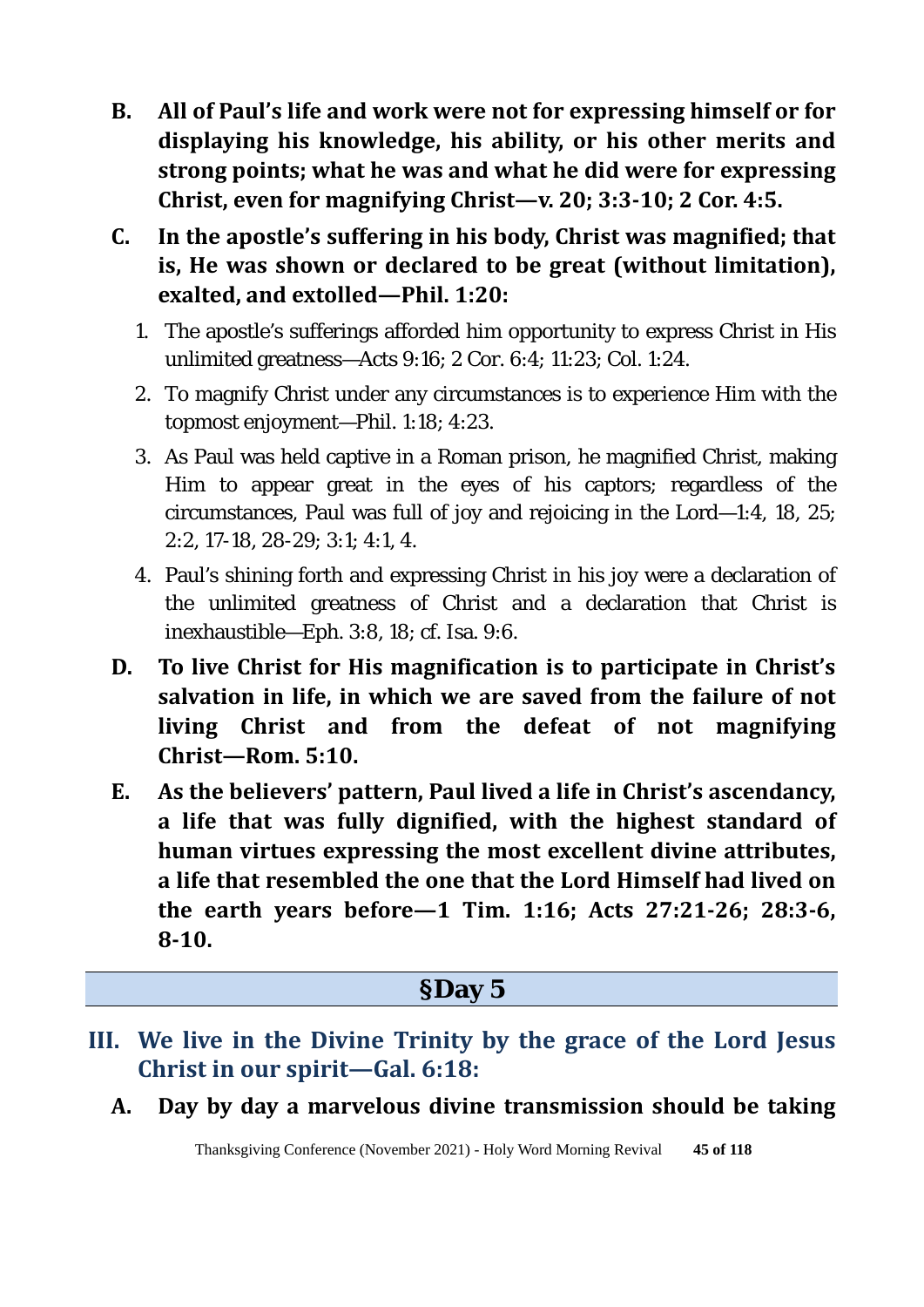**place: God is supplying the Spirit of grace bountifully, and we should be receiving the Spirit of grace continually so that He can become our constituent, and we can become His expression—Heb. 10:29b; John 1:16; Gal. 3:2-5; 2 Cor. 1:12; 12:9:** 

- 1. The way to receive and enjoy grace is to turn to our spirit, exercise our spirit, and enthrone the Lord:
	- a. Whenever we come to the throne of grace by turning to our spirit, we should enthrone the Lord, giving Him the headship, the kingship, and the lordship within us—Heb. 4:16; Rom. 5:17, 21; Col. 1:18b; Rev. 2:4.
	- b. God's throne is the source of the flowing grace; whenever we fail to enthrone the Lord, dethroning Him, the flow of grace stops—22:1.
	- c. If we enthrone the Lord Jesus within us, the Spirit as the river of water of life will flow out from the throne of grace to supply us; in this way we will receive grace and enjoy grace—v. 1; Hymns, #770.

#### **§Day 6**

#### 2. As we bear the brands of Jesus, we enjoy the grace of Christ—Gal. 6:17-18:

- a. Spiritually, the brands of Jesus signify the characteristics of the life that Paul lived, a life like the one the Lord Jesus lived on this earth; such a life is continually crucified (John 12:24), does the will of God (6:38), does not seek its own glory but the glory of God (7:18), and is submissive and obedient to God, even unto the death of the cross (Phil. 2:8).
- b.If we bear the brands of Jesus and live a crucified life, we will enjoy the grace of Christ as the supply of the life-giving Spirit in our spirit for us to minister Christ as God's grace to God's household—3:10; 2 Cor. 4:10-11; Eph. 3:2.
- **B. The grace of the Lord Jesus dispensed into His believers throughout the New Testament age consummates in the New Jerusalem as the consummation of God's good pleasure in uniting, mingling, and incorporating Himself with man for His glorious enlargement and expression—Rev. 22:21; Eph. 2:10.**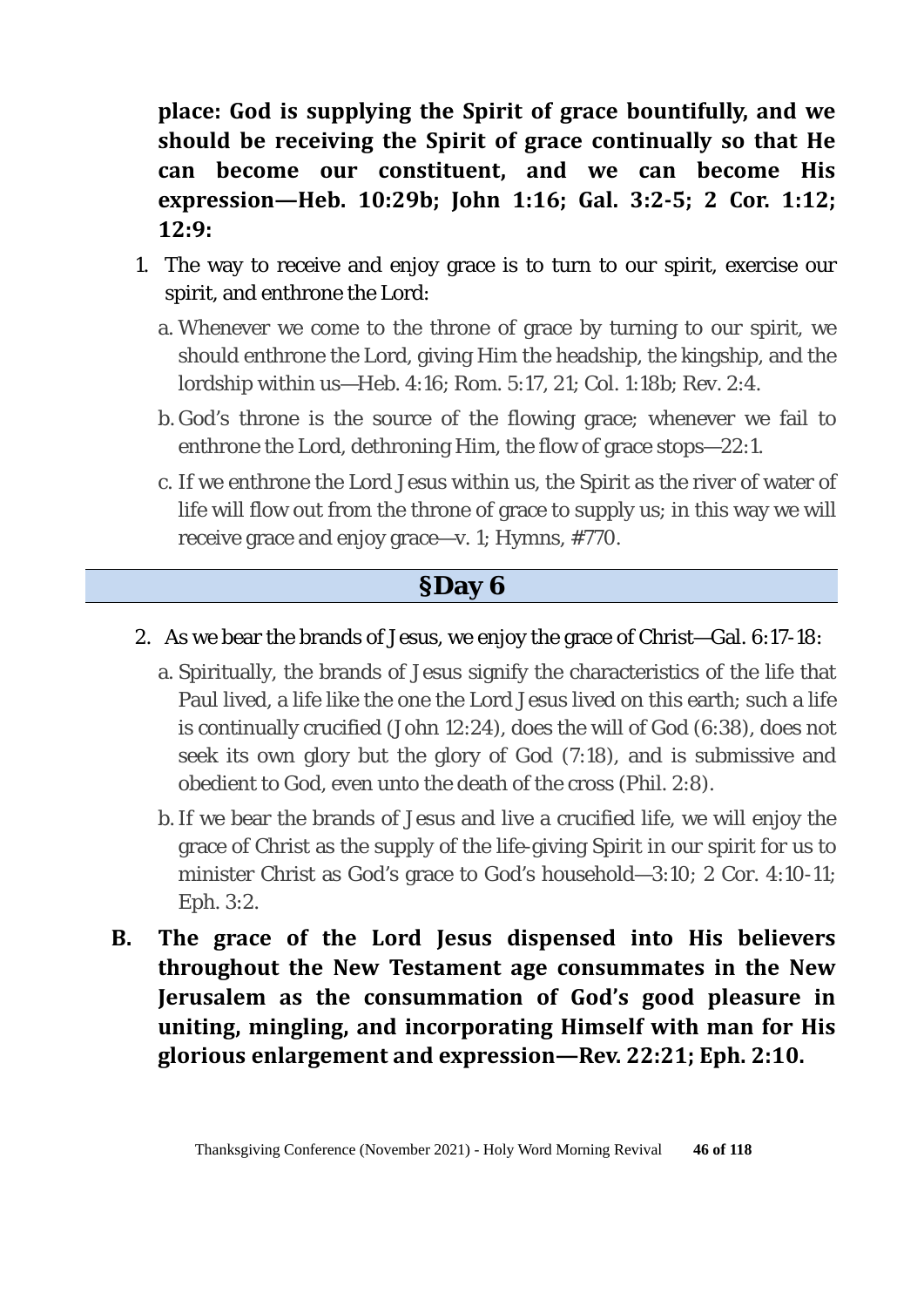#### **Morning Nourishment**

John 6:63 It is the Spirit who gives life; the flesh profits nothing; the words which I have spoken to you are spirit and are life.

1 Cor. 12:13 …In one Spirit we were all baptized into one Body…and were all given to drink one Spirit.

The most important thing in living in a home is eating. In the home nothing is as crucial as food. If we are going to live in the Divine Trinity, to abide in the Divine Trinity as our home, we must enjoy Christ as our food. We need to live by Christ as our life supply [cf. John 6:57b-58]. He is our food. He is eatable because He is now in resurrection…. Now Christ is good for us to eat. After accomplishing death and resurrection, He became perfected for us to eat Him. Because He is living in resurrection, He is good for us to eat organically. (CWWL, 1988, vol. 1, "Living in and with the Divine Trinity," p. 348)

# **Today's Reading**

Most Christians neglect the spirit and take the Bible as a book of letters. The Lord Jesus once said, "The words which I have spoken to you are spirit and are life" (John 6:63). Furthermore, … every word of the Bible is part of God's breath. Thus, we should not only study the Word, but also breathe in the divine breath embodied in the Word [cf. 2 Tim. 3:16]. If we do not breathe the divine breath by exercising our spirit, we shall not receive life from our study of the Bible. But when we breathe in God's breath, we are enlivened by a divine, heavenly, and spiritual element. We thank the Lord for showing us that in reading the Word we need to exercise our eyes, our mind, and our spirit. We may say that with the eyes we contact the body of the Word, that with our mind we contact the soul of the Word, and through the exercise of our spirit to pray the Word, we contact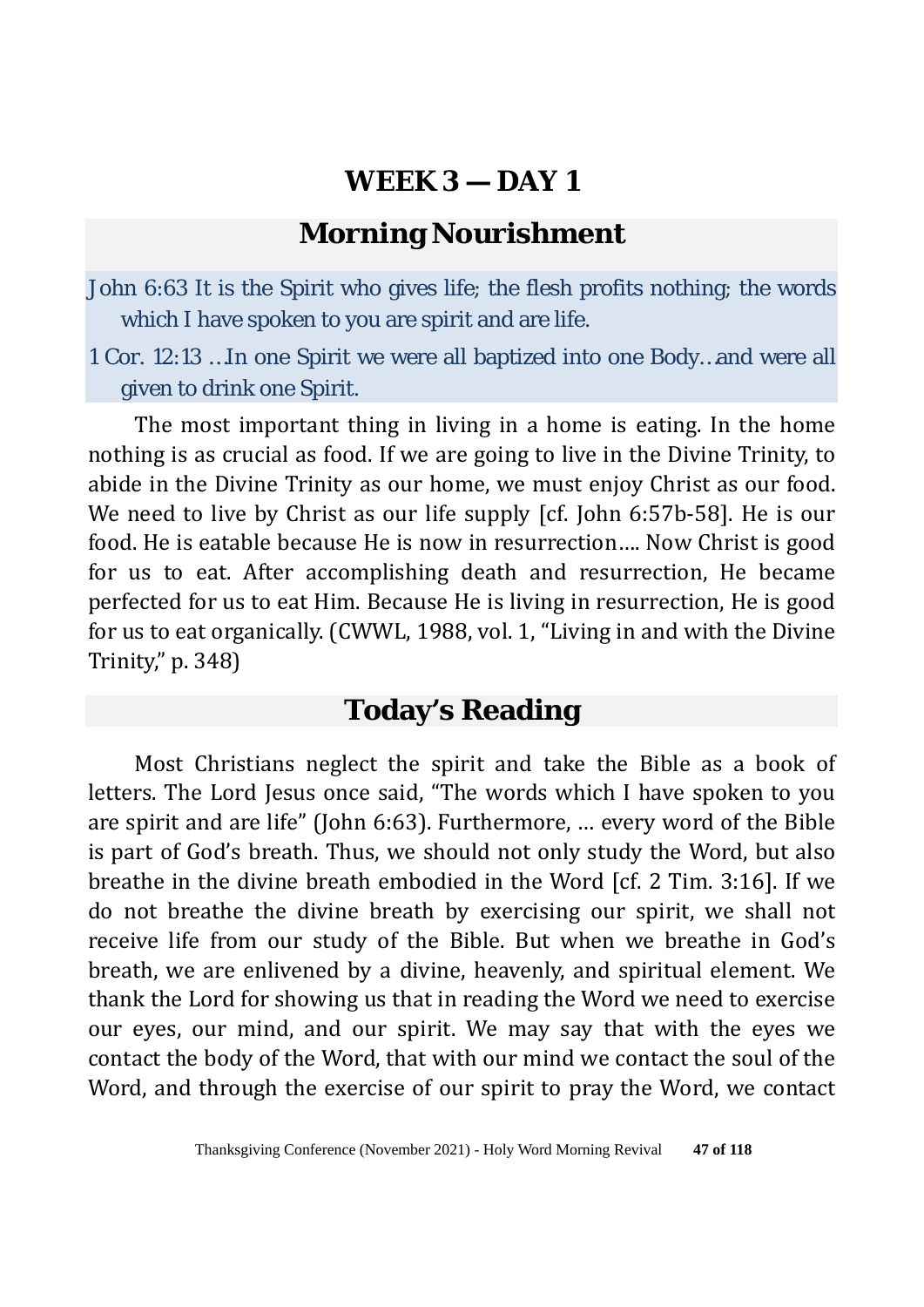the spirit of the Word. Then we not only understand the meaning of a certain portion of Scripture; we also inhale the divine breath to receive the life supply. (Life-study of 2 Timothy, p. 53)

God's intention in His economy is to be the fountain, the source, of living waters to satisfy His chosen people for their enjoyment. The goal of this enjoyment is to produce the church as God's increase, God's enlargement, to be God's fullness for His expression. This is the heart's desire, the good pleasure (Eph. 1:5, 9), of God in His economy. The full development of this thought is in the New Testament, but it is sown as a seed in Jeremiah 2:13. In 1 Corinthians 10:3 and 4 Paul, using the Old Testament types, speaks not only of drinking but also of eating….The spiritual food refers to manna (Exo. 16:14-18), typifying Christ as our daily life supply; the spiritual drink refers to the living water that flowed out of the cleft rock (Exo. 17:6), typifying the Spirit, who flowed out of the crucified and resurrected Christ as our all-inclusive drink. Our drinking of God as the living water is for the church as His increase; our drinking is for the producing of His enlargement, His fullness, for His expression. (Life-study of Jeremiah, pp. 17-18)

The flowing of the water of life in resurrection is for the formation of the Body of Christ (1 Cor. 12:13). Because we all drink of the same Spirit, we can be one Body. Drinking of the one Spirit in resurrection makes us members of the Body and builds us up as the Body.

The flowing of the living water in resurrection is also for the preparation of the bride of Christ. According to Revelation 22:17, the Spirit and the bride sound forth the call to come and drink of the water of life. The bride is prepared by drinking. The water which the bride drinks is the Spirit. By drinking the Spirit, the bride becomes one with the Spirit. This should not be a mere doctrine or teaching, but should be something we practice in our daily living. If we drink of the living water day by day, the Body of Christ will be built up, and the bride of Christ will be prepared. (Life-study of Exodus, pp. 496-497)

Further Reading: Life-study of 2 Timothy, msg. 6; CWWL, 1984, vol. 1, "Teachers' Training," ch. 2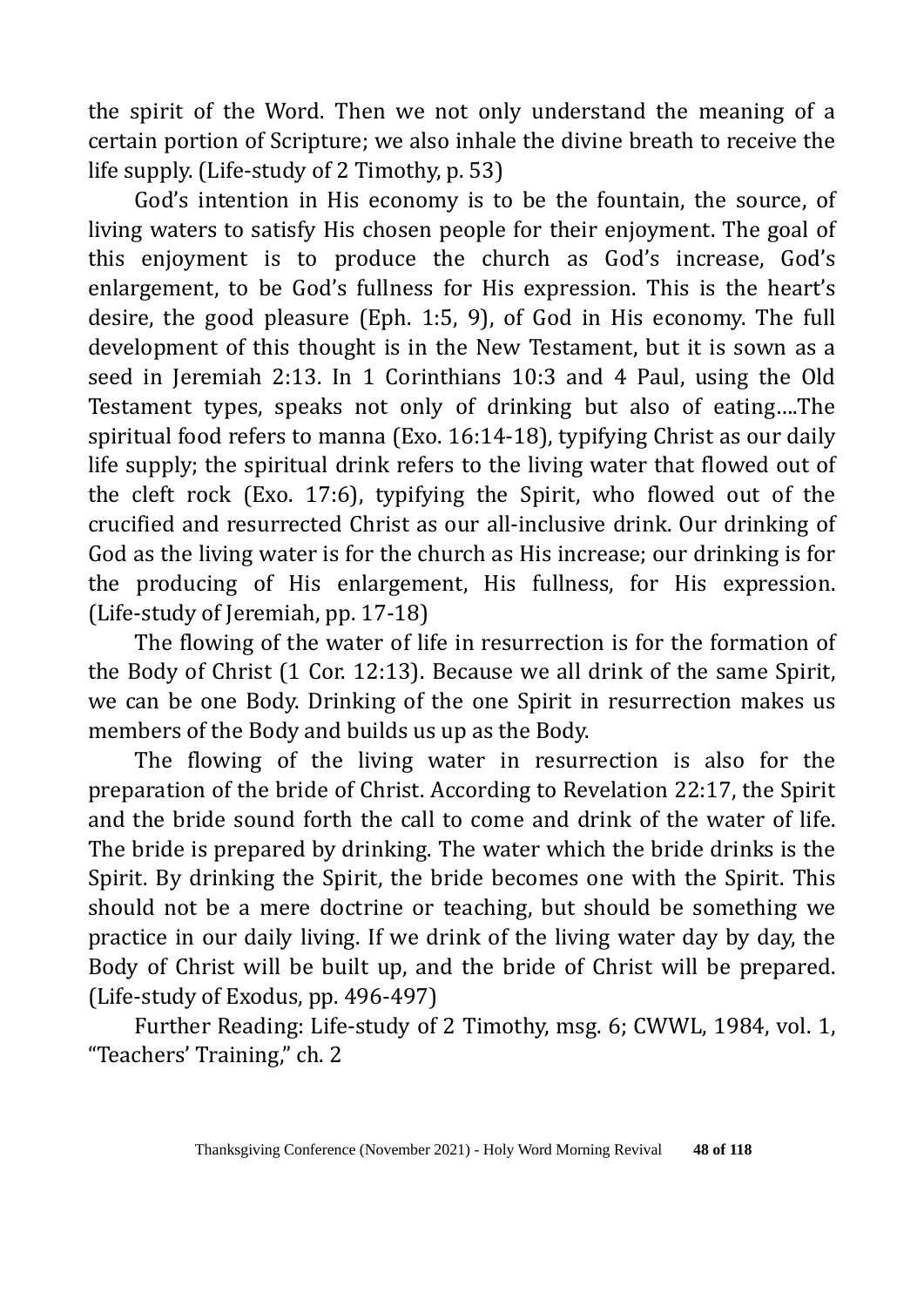# **Morning Nourishment**

- Num. 20:8 Take the rod, and gather the assembly, you and Aaron your brother, and speak to the rock before their eyes, so that it yields its water. Thus you shall bring forth water for them out of the rock and give the assembly… something to drink.
- John 6:57 As the living Father has sent Me and I live because of the Father, so he who eats Me, he also shall live because of Me.

We want to consider the way to draw water from the springs of the divine salvation…. [We] need to be those who are praising Jehovah, calling upon His name (Isa. 12:4a). Furthermore, in order to draw water from the springs of salvation, we should make God's saving deeds known among the peoples and exalt His name among them (v. 4b). We also need to sing to Him for He has done something majestic, and we must let this be made known in all the earth (v. 5). (Life-study of Isaiah, p. 282)

# **Today's Reading**

When we have problems in our daily life, we do not have to seek advice from others, because we have a spirit in us and the Lord as the Spirit dwelling in our spirit is very near to us….You can talk with Him and confer with Him in everything. The Lord's Word says, "In nothing be anxious, but in everything, by prayer and petition with thanksgiving, let your requests be made known to God" (Phil. 4:6). Hence, if you have some problem, you just need to tell Him. He is right within you, and He is with you face to face. The Triune God—the Father, the Son, and the Spirit—is in us not to trouble us but to be our Paraclete, Comforter, and Supporter. I always pray, "O Lord, now I am going to take a walk. Support me, sustain me, and strengthen me." This is to drink the Lord….When anxiety comes, you should say, "O Lord, this anxiety is Yours, not mine; I give it to You because You bear it for me."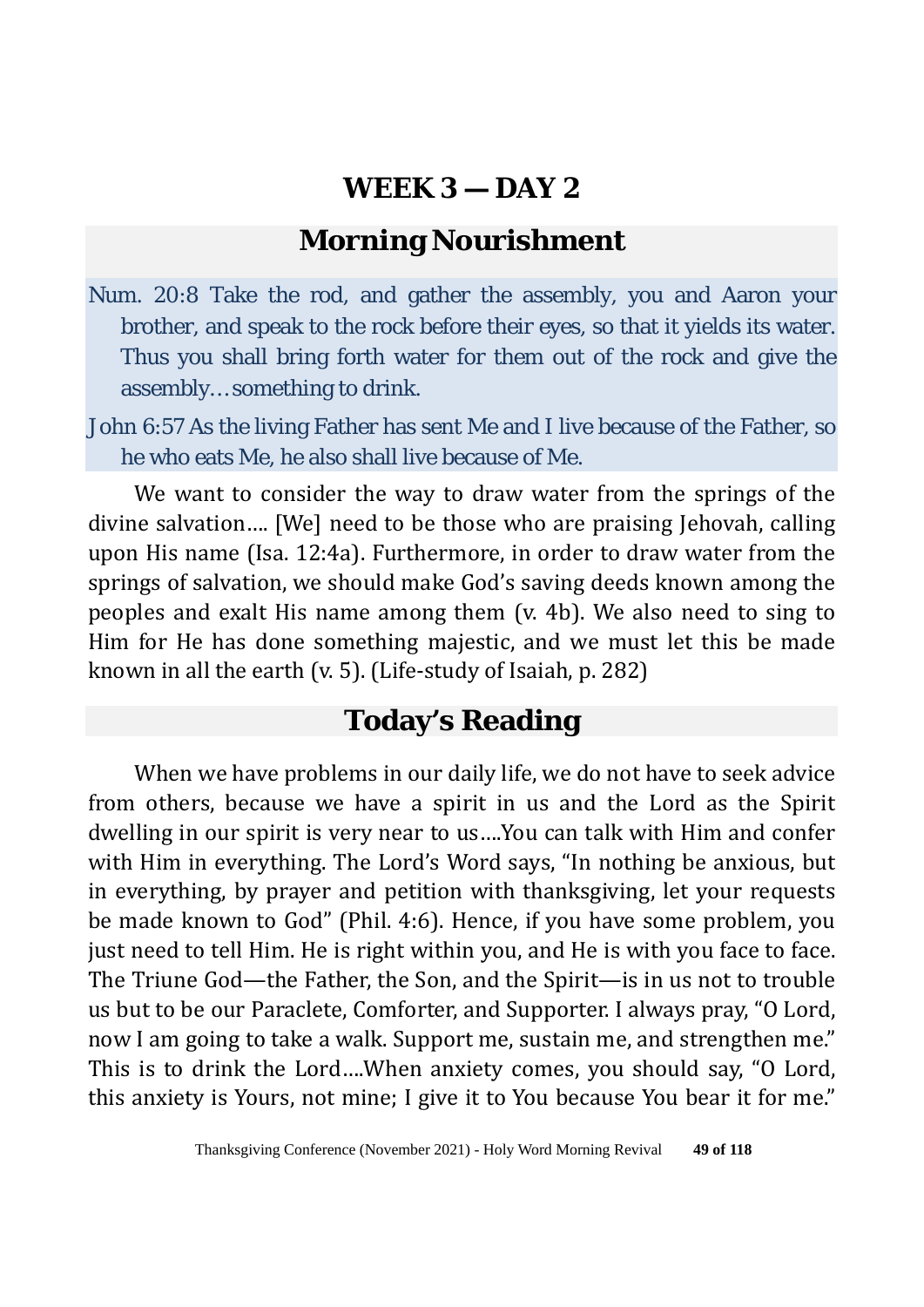Thus, you receive the Lord's element into you, and metabolism will work constantly in you. Consequently, what is expressed through you outwardly is Christ. This is to live Christ. Those who do not know this secret consider that to live Christ is a difficult thing. Actually, you just need to practice speaking with the Lord constantly; then spontaneously, you will live Christ. (CWWL, 1994-1997, vol. 3, "The Organic Aspect of God's Salvation," p. 418)

In John 6:57 the word because implies that there is a factor. The word by (used in the KJV), however, indicates an instrument, not a factor. To walk by Christ implies that Christ is the instrument for walking, as a cane is used for walking. To walk because of Him indicates that He is the factor of our walking. This understanding is also the meaning in the Greek. John 14:19 reveals that we live Christ in His resurrection. After His resurrection He lives, and also we live. We do not merely live by Him but because of Him.

We do not live by Christ, taking Christ as our instrument; rather, we live because of Christ, taking Christ as a factor of our living. The food that we eat is not an instrument but a supplying factor. We live not by food but because of the food. Food supplies us so that we can live because of its supply…. Without eating, food cannot become a factor of our living. We live Christ in His resurrection, and we live Christ by eating Him….The energizing element of Christ is a supply, a factor, for us to live Christ.

Christ has been eaten by us, and now He is within us, living within us [Gal 2:20]….The way Christ lives in us is by being digested by us. He now has become the supply, the very factor, with which we live. We live with Christ as the supplying factor. The clause it is no longer I who live means that we are finished. Yet the later clause the life which I now live indicates that we continue to live….Christ lives within us to be the factor for us to live with Him. (CWWL, 1989, vol. 3, "The Experience and Growth in Life," pp. 17-18)

Further Reading: CWWL, 1989, vol. 3, "The Experience and Growth in Life," ch. 2; CWWL, 1994-1997, vol. 3, "The Organic Aspect of God's Salvation," ch. 4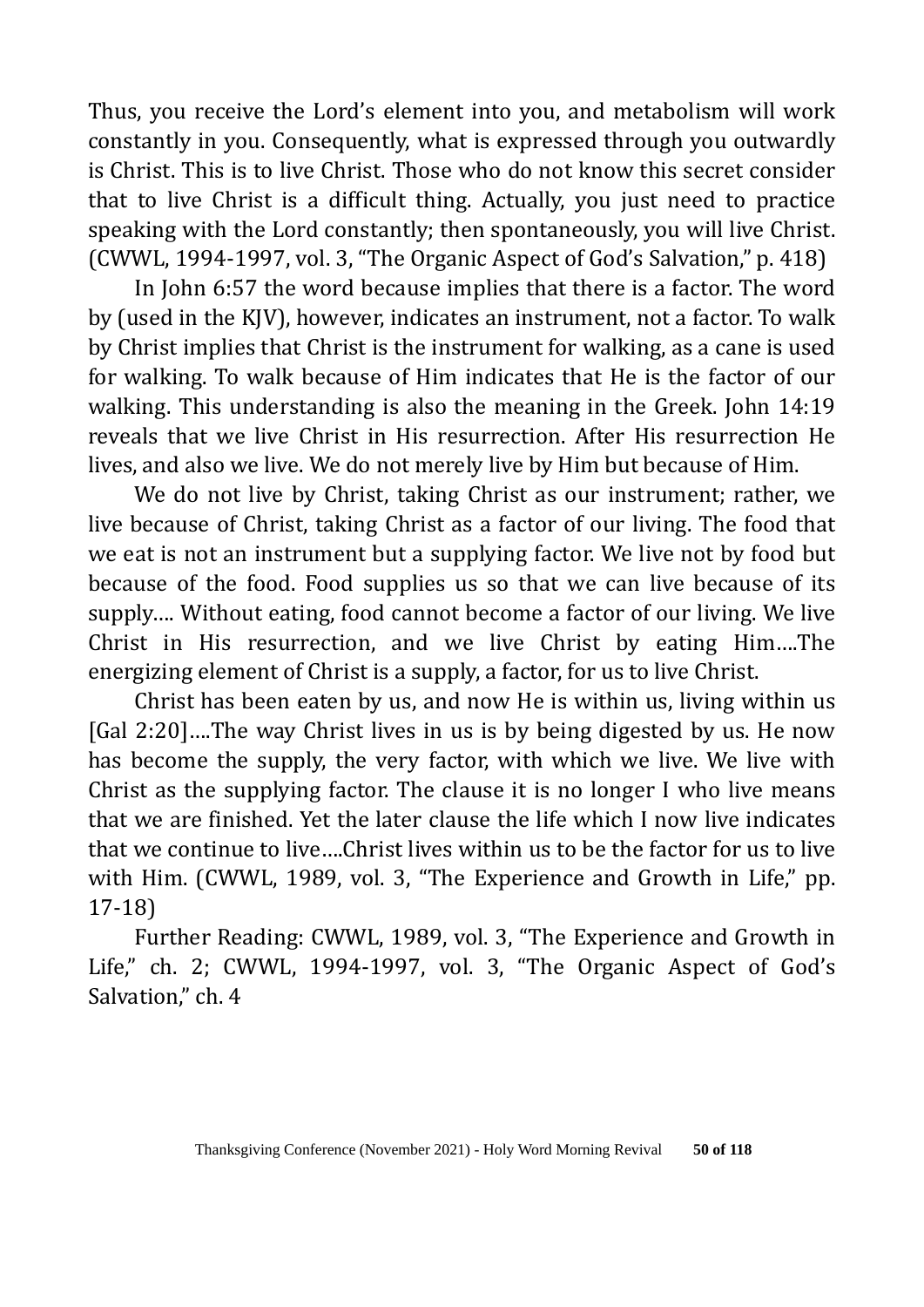# **Morning Nourishment**

Phil. 1:19-21 For I know that for me this will turn out to salvation through your petition and the bountiful supply of the Spirit of Jesus Christ, according to my earnest expectation and hope that in nothing I will be put to shame, but with all boldness, as always, even now Christ will be magnified in my body, whether through life or through death. For to me, to live is Christ and to die is gain.

To live in the Divine Trinity is to live Christ for His magnification (Phil. 1:20-21a)….We live Christ for His magnification only through the bountiful supply of the Spirit of Jesus Christ (v. 19). When we live by the Spirit and walk by the Spirit, spontaneously we live Christ to magnify Him. The factor, the element, and the sphere of our living should be the life-giving Spirit, the Spirit of Jesus Christ as the bountiful supply. The term the Spirit of Jesus Christ means that the Spirit is Jesus Christ. He is the rich Spirit as our life supply, and He is in our spirit. This is why we need to stress the matter of our spirit…. We need to turn to our spirit, exercise our spirit, and stir up our spirit because in our spirit is the very resurrection, who is the living One, the pneumatic Christ, the life-giving Spirit. (CWWL, 1988, vol. 1, "Living in and with the Divine Trinity," p. 351)

# **Today's Reading**

In the bountiful supply of the Spirit we have Christ's divinity, humanity, crucifixion, resurrection, and ascension. The Spirit today is not merely the Spirit of God, the Spirit of Jehovah, or the Holy Spirit. Having passed through the process of incarnation, human living, crucifixion, resurrection, and ascension, the Spirit is now the Spirit of Jesus Christ. Within Him there is a living supply which includes all kinds of divine, spiritual, heavenly ingredients. Through this bountiful supply of the Spirit of Jesus Christ,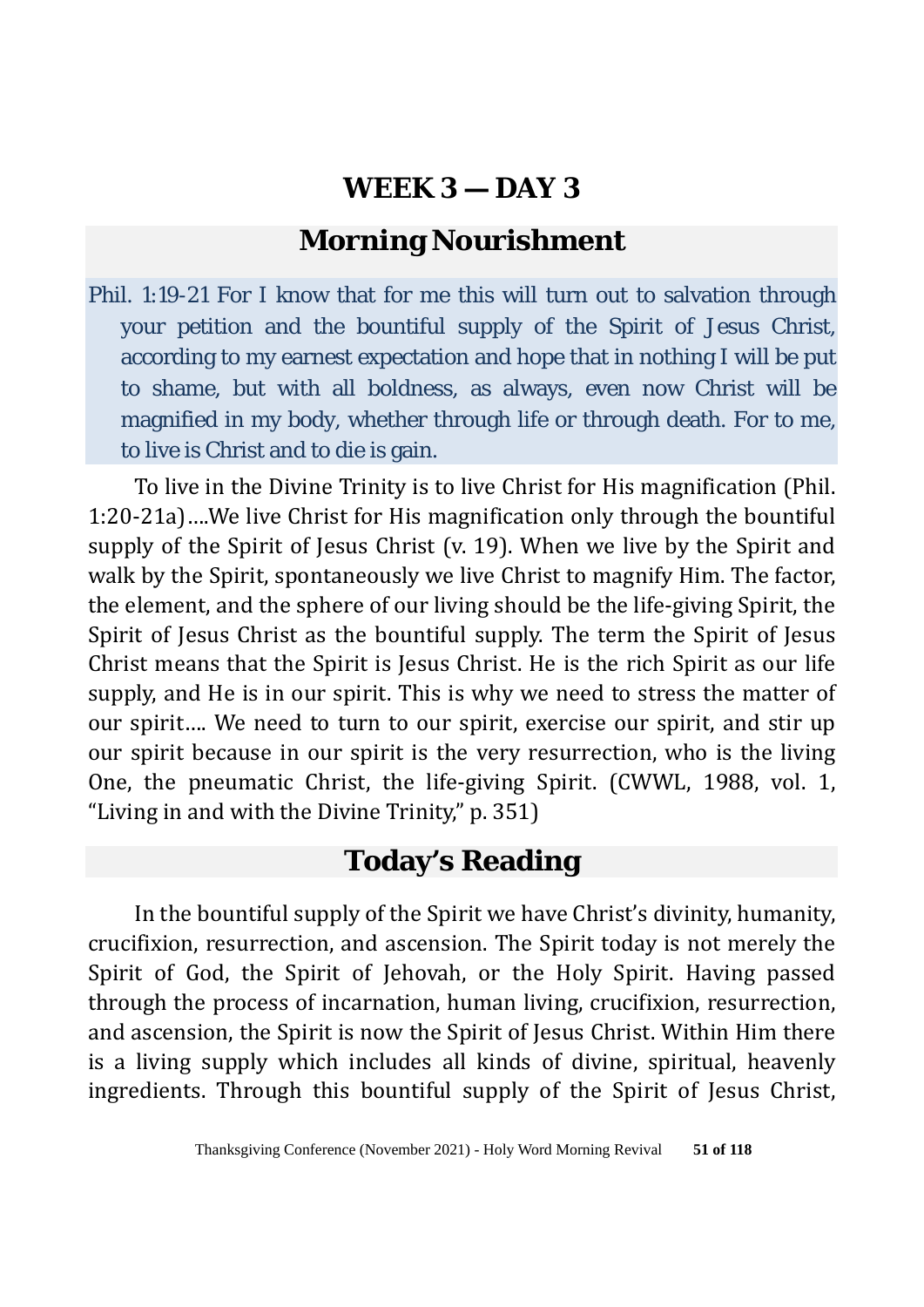Paul's circumstances turned out to his salvation. He was saved constantly and instantly through this bountiful supply.

In Paul's bodily sufferings, Christ was magnified, that is, shown or declared great (shown to be without limitation), exalted, and extolled. His sufferings afforded him opportunity to express Christ in His unlimited greatness. Only Christ would he have magnified in him, not the law or circumcision…. To magnify Christ under any circumstances is to experience Him with the topmost enjoyment.

The word magnify means to make something large to our sight. Perhaps you are wondering how Christ can be magnified since He is already universally great. According to Ephesians 3, the dimensions of Christ—the breadth, length, height, and depth—are immeasurable. They are the dimensions of the universe. Although Christ is vast, extensive, and immeasurable, in the eyes of the praetorium, the imperial guard of Caesar, Christ was virtually nonexistent. In their eyes, there was not such a person as Jesus Christ. However, Paul magnified Christ; he made Him great before the eyes of others, especially before the eyes of those who guarded him in prison. As a result, some eventually turned to Christ. Evidence of this is found in Philippians 4:22, where Paul speaks of the saints of Caesar's household. Through Paul's magnification of Christ, even some in Caesar's household were saved.

At the time of Paul's imprisonment, the Jews were despised by the Romans. The Romans were the conquerors, and the Jews were the conquered ones. Among these conquered ones there was a man named Jesus. Although He is great and most wonderful, in the eyes of the Romans He was nothing. But as Paul was held captive in a Roman prison, he magnified Christ, making Him to appear great in the eyes of his captors.

Where you work or go to school people may look down on Christ. They may ridicule Him and take His name in vain…. Therefore, you need to let others see Christ not in a small way, but in the way of enlargement, of magnification. (Life-study of Philippians, pp. 422, 424, 47-48)

Further Reading: Life-study of Philippians, msgs. 6, 31-32, 34, 47-48; Life-study of the Psalms, msg. 40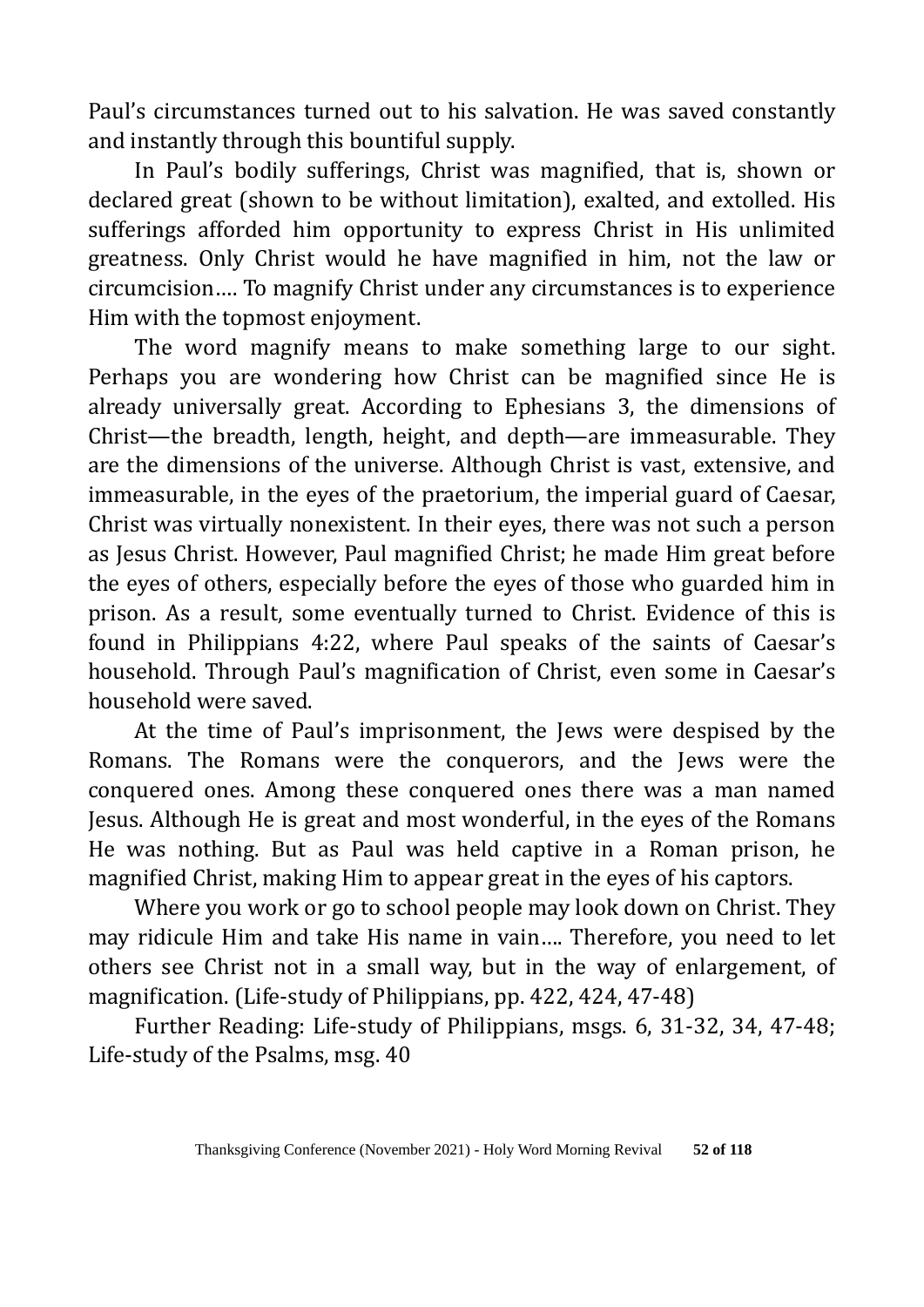### **Morning Nourishment**

Phil. 4:4 Rejoice in the Lord always; again I will say, rejoice.

Eph. 3:8 To me, less than the least of all saints, was this grace given to announce to the Gentiles the unsearchable riches of Christ as the gospel.

At the time Paul wrote the book of Philippians, he was an elderly person. No doubt, the guards expected him to be exhausted by his imprisonment. But far from being exhausted, Paul was full of joy and rejoicing in the Lord. I am confident that he was shining forth Christ and expressing Him. Such an expression was a declaration of the unlimited greatness of Christ and a declaration that Christ is inexhaustible. (Life-study of Philippians, p. 49)

# **Today's Reading**

Our natural patience is limited, but Christ as our patience is without limit. We all have the capacity to be patient, but only to a certain extent. Then we become provoked and angry…. Although our natural patience is so limited, Christ as patience is inexhaustible and immeasurable.

Even though Paul must have been mistreated in prison, he could be happy and display to the guards the unlimited greatness of Christ. In particular, Paul displayed Christ's inexhaustible patience. Christ certainly was magnified in Paul's physical body. Day by day, Paul was happy in the Lord. His happiness did not diminish as time went by. In his happiness he could show forth the immeasurable Christ he experienced and enjoyed. By this way Paul expressed, exhibited, exalted, and extolled Christ. I do not believe that Paul was offended by the jailers or that he offended them. Rather, he was a living witness of Christ, testifying of His ability, power, patience, love, and wisdom, all without measure. The guards may have considered Paul to be strange or peculiar, viewing him as possessing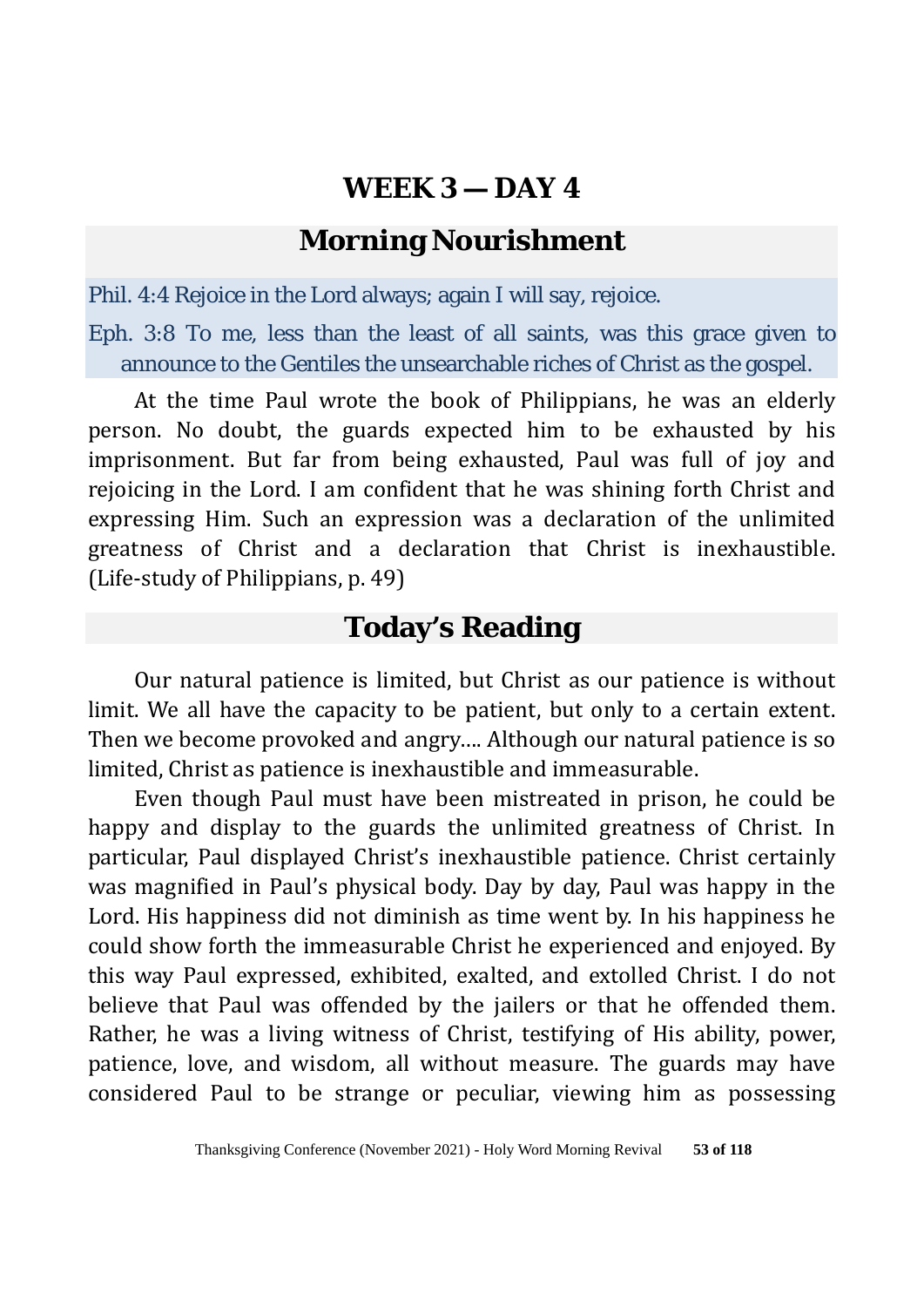something which they did not have. What they sensed in Paul was Christ magnified. While he was in prison, Paul expressed the greatness of Christ in an enlarged way. He magnified Christ with all boldness both through life and through death. By magnifying Christ in this way, Paul could overcome any situation. (Life-study of Philippians, p. 50)

Paul's living was actually the expression of the life-giving Spirit. In every situation of his daily living, Paul was the expression of the very Christ he preached….On the island of Malta he lived such a Christ as the all-inclusive Spirit…. As we read Luke's account [in Acts] of Paul's living, we see that his living was the all-inclusive Spirit as the consummation of the incarnated, crucified, resurrected, and God-exalted Christ.

On the sea in the storm, the Lord had already made the apostle not only the owner of his fellow voyagers (Acts 27:24), but also their life-guarantee and comforter (27:22-25). Now on the land in peace, the Lord made him further not only a magical attraction in the eyes of the superstitious people (28:3-6), but also a healer and joy to the native people (vv. 8-9). All during his long and unfortunate imprisonment-voyage, the Lord kept the apostle in His ascendancy and enabled him to live a life far beyond the realm of anxiety, but fully dignified with the highest standard of human virtues expressing the most excellent divine attributes, a life that resembled the one that He Himself had lived on earth years before. This was Jesus living again on the earth in His divinely enriched humanity! This was the wonderful, excellent, and mysterious God-man, who lived in the Gospels, continuing to live in Acts through one of His many members! This was a living witness of the incarnated, crucified, resurrected, and God-exalted Christ. Paul in his voyage lived and magnified Christ. No wonder the people honored him and his companions with many honors (v. 10), that is, with the best respect and highest regard! (Life-study of Acts, pp. 616-617)

Further Reading: Life-study of Acts, msgs. 70-72; Life-study of Jeremiah, msgs. 3-4; CWWL, 1972, vol. 1, "The Living and Practical Way to Enjoy Christ," chs. 3-4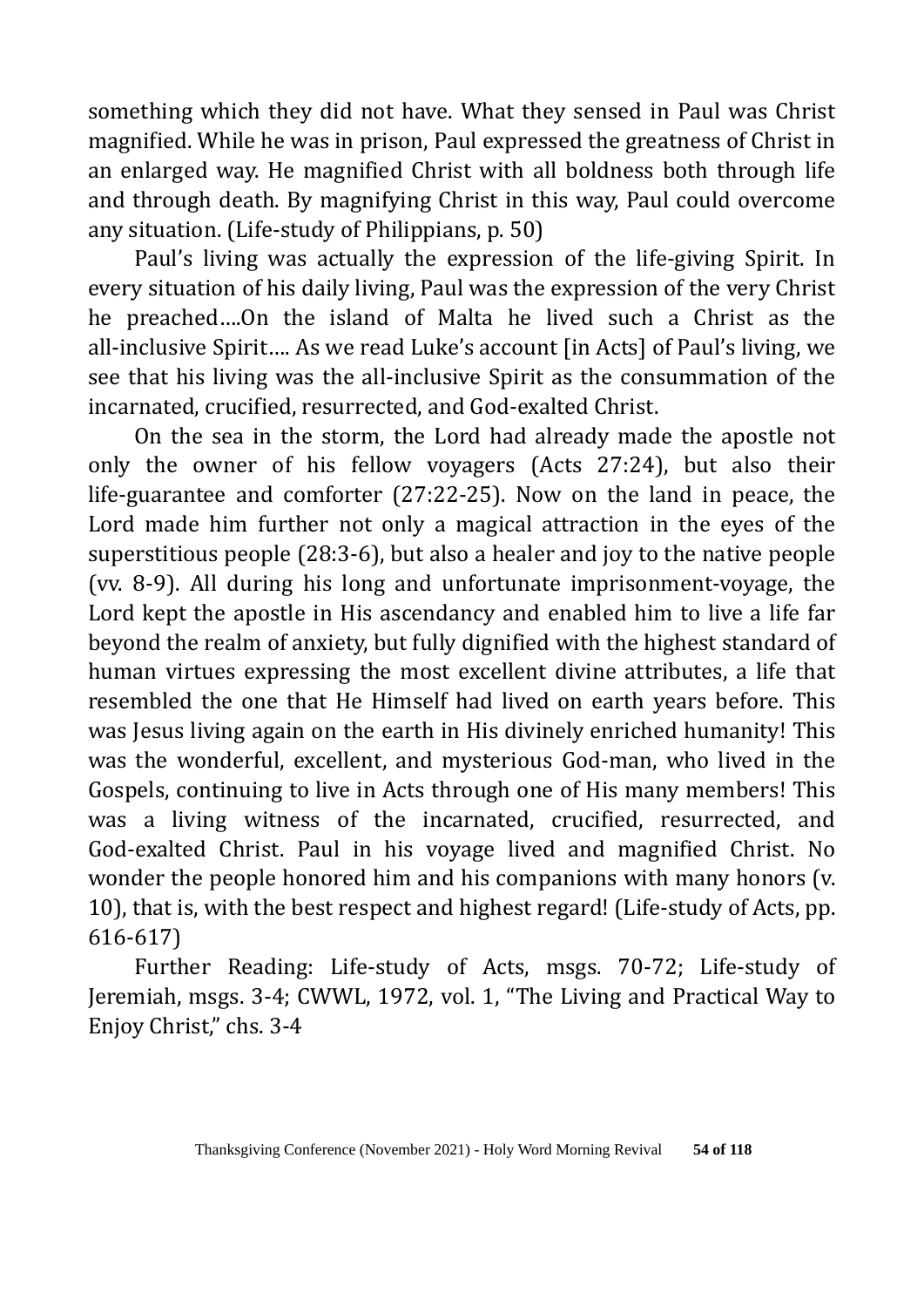# **Morning Nourishment**

Gal. 6:18 The grace of our Lord Jesus Christ be with your spirit, brothers. Amen.

Heb. 4:16 Let us therefore come forward with boldness to the throne of grace that we may receive mercy and find grace for timely help.

Grace is the resurrected Christ as our enjoyment…. By this grace we experience the resurrected Christ, who is the embodiment of the Divine Trinity. Christ, the pneumatic One, is our resurrection producing the faith for our enjoyment of Him as grace. We live in the Divine Trinity by the grace of the Lord Jesus in our spirit. (CWWL, 1988, vol. 1, "Living in and with the Divine Trinity," p. 352)

### **Today's Reading**

To say that the Spirit is the Spirit of grace [cf. Heb. 10:29] does not mean that the Spirit is one thing and grace is another, just as the expression the Spirit of life does not mean that the Spirit and life are two different things. Rather, just as the Spirit and life are one, so the Spirit and grace are one….When the Bible speaks of the Spirit of grace, it means the Spirit as grace.

If we would receive grace and enjoy grace, we need to realize that our spirit is the only place we can experience grace. Just as electricity can be applied only by turning on the switch, so we can contact the moving, anointing Spirit only in our spirit. If you wish to receive grace and enjoy grace, do not exercise your mind, emotion, or will. Instead, turn to your spirit and exercise it….We need to turn from our mind and emotion back to the spirit, where we shall meet the Lord.

The throne of grace is not only in heaven; it is also in our spirit. If it were not in our spirit as well as in heaven, how could we come forward to it?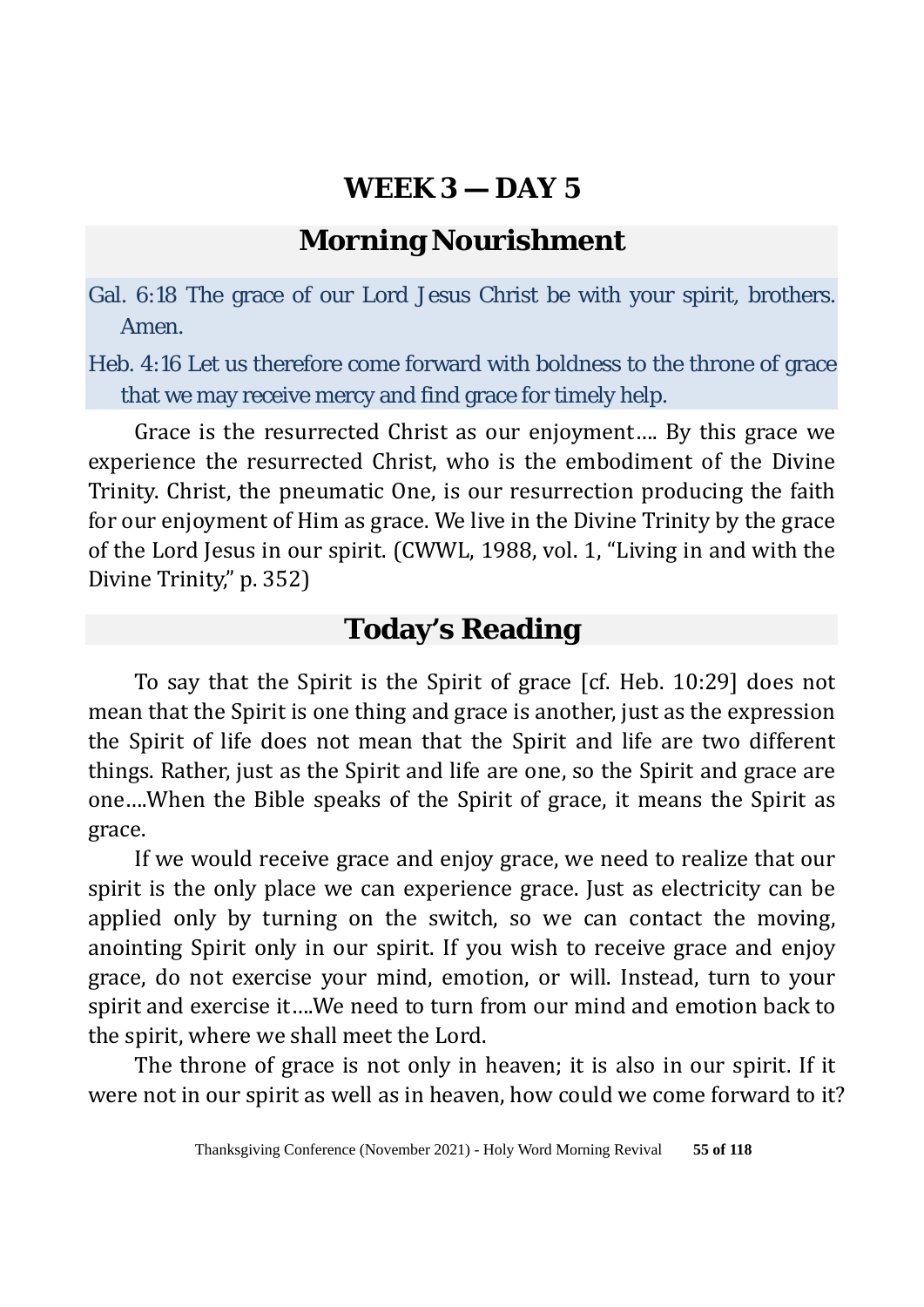Some may argue that our spirit is not large enough to contain the throne of grace….The fact that we can come forward to the throne of grace indicates that, experientially, it is in our spirit. From my experience I know that when I turn to my spirit and call, "Lord Jesus," I immediately have the sense that the throne of grace is in my spirit.

Whenever we approach the throne of grace by turning to our spirit and calling on the name of the Lord, we should enthrone the Lord. We must give Him the headship, kingship, and lordship in us…. Sometimes as we are praying we sense that the Lord is within us, but we are not willing to give Him the throne. Instead of recognizing His kingship, we exalt ourselves above Him and put ourselves on the throne. In a very practical way, we dethrone the Lord. Whenever we fail to enthrone the Lord, the flow of grace stops. At the very time we are praying, we need to allow the Lord to be on the throne within us, honoring Him as the Head, the Lord, and the King. Then grace will flow within us as a river. In Revelation 22:1 and 2 we see that the river of water of life proceeds out of the throne of God and of the Lamb. God's throne is thus the source of the flowing grace. To dethrone Him, to take the throne away from Him, is to disregard the source of grace. This causes the flow of grace to cease…. Many of us can testify that whenever we fail to enthrone the Lord, we do not receive much grace in our times of prayer.

The best way to practice turning to the spirit and staying in the spirit is to have fixed times for prayer. Suppose you set aside ten minutes in the morning to contact the Lord in prayer. During this time, the only thing you should do is exercise yourself to turn to the spirit and stay in the spirit. Do not be concerned about all the things you must do that day. Reject your natural mind, emotion, and will and exercise your spirit to contact the Lord. As we receive the Triune God as our grace and enjoy Him as grace, we shall be constituted of Him. Little by little, we shall become one with Him organically. He will become our constituent, and we shall become His expression. (Life-study of Galatians, pp. 326-330)

Further Reading: Life-study of Galatians, msgs. 11, 31, 37; Life-study of Isaiah, msgs. 11, 40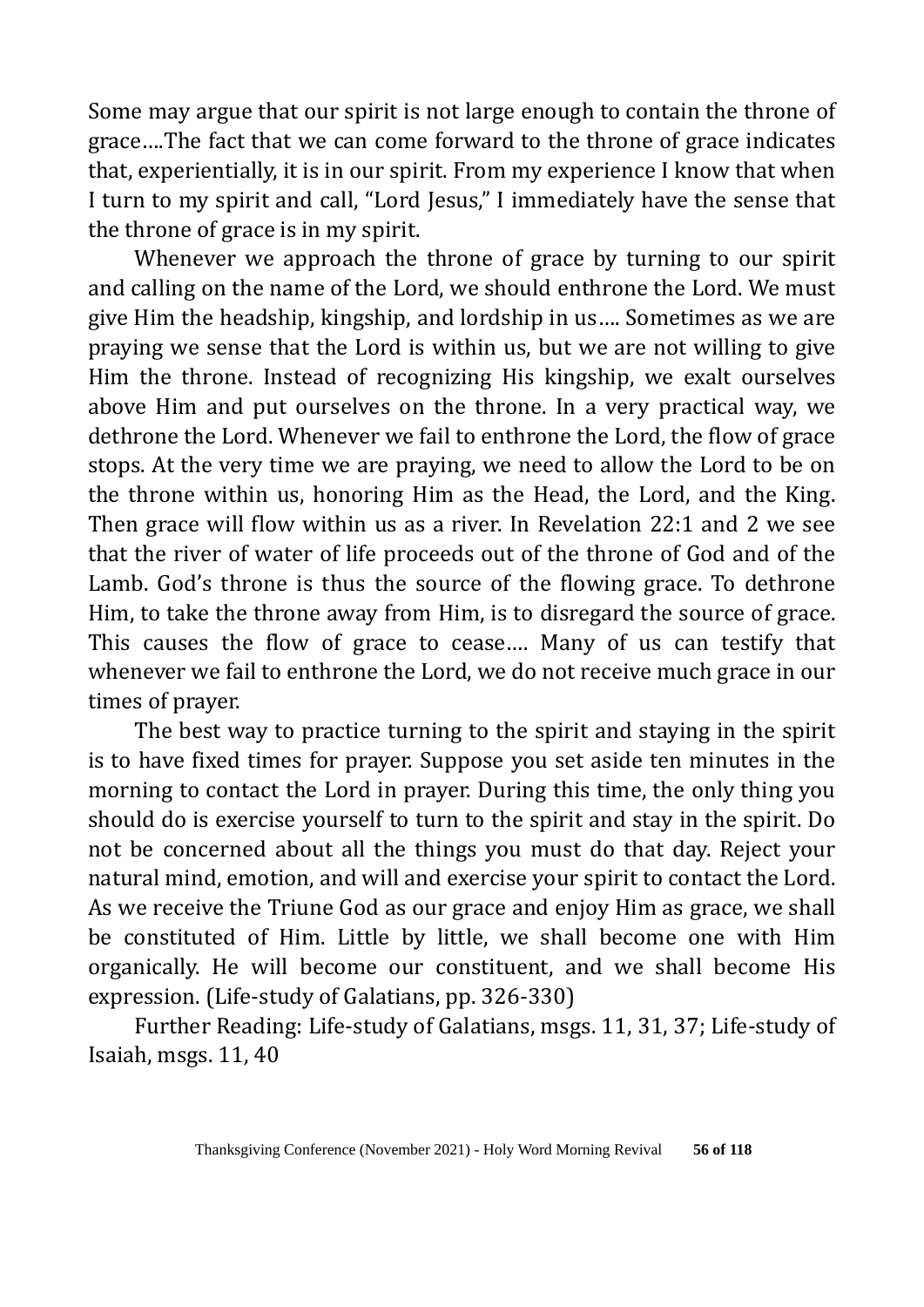### **Morning Nourishment**

Gal. 6:17 Henceforth let no one trouble me, for I bear in my body the brands of Jesus.

Rev. 22:21 The grace of the Lord Jesus be with all the saints. Amen.

It is important to know the reason Paul inserted a word [in Galatians 6:17] about the brands of Jesus between his mention of peace [in verse 16] and grace [in verse 18]…. As he was writing about peace and grace, he had the realization within him that he enjoyed peace because he was bearing the brands of Jesus….Through the enjoyment of grace, Paul was brought into a peaceful state. He was maintained in this peace by bearing the brands of Jesus. Bearing the brands of Jesus will also keep us at peace. But if we refuse to bear these brands, we shall be troubled, and our peace will disappear. Then, having lost our peace, it will be difficult for us to continue in the enjoyment of grace. (Life-study of Galatians, pp. 271-272)

#### **Today's Reading**

The word brands in Galations 6:17 refers to the marks branded on slaves to indicate their owners. With Paul, a slave of Christ (Rom. 1:1), physically the brands were the scars of his wounds received in his faithful service to his Master (2 Cor. 11:23-27). Spiritually, they signify the characteristics of the life he lived, a life like that lived by the Lord Jesus when He was on this earth. Such a life is continually crucified (John 12:24), doing the will of God (6:38), seeking not its own glory but the glory of God (7:18), and submissive and obedient to God, even unto the death of the cross (Phil. 2:8). Paul followed the pattern of the Lord Jesus, bearing the brands, the characteristics of His life. In this he was absolutely different from the Judaizers. Paul had been wounded many times because of his faithfulness in service to Christ. In 2 Corinthians 11:24 and 25 he tells us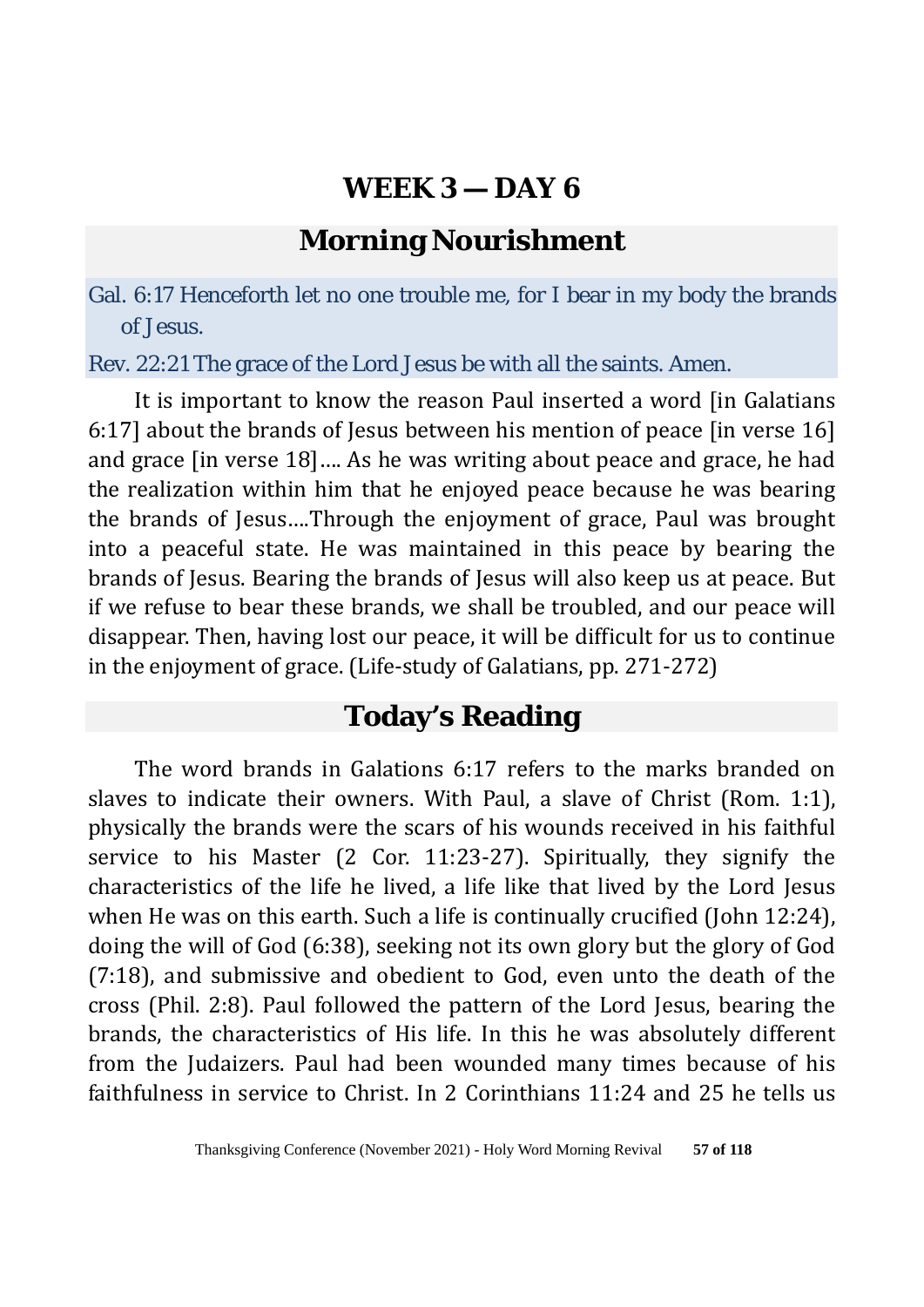that five times he received "forty stripes less one," that three times he was beaten with rods, and that once he was stoned. Therefore, there were many scars on his body testifying of his years of service to Christ. These scars may also be considered the brands of Jesus.

As we read the four Gospels, we see the portrait of a Man constantly living a crucified life. This kind of life is a brand. Thus, when the Lord Jesus was on earth, He bore such a brand. He was persecuted, ridiculed, despised, and rejected. However, He did not say anything to defend Himself. Instead, living a crucified life, He bore a brand to show that He belonged to God the Father. Paul followed the Lord Jesus to live this kind of life. In Philippians 3:10 he refers to "the fellowship of His sufferings." As one who lived in the fellowship of Jesus' sufferings, Paul bore the brands of Jesus as the sign that he lived a crucified life. When Paul was greeting the Galatians with a word of peace, he was reminded of the fact that it was the brands of Jesus that kept him in this peace. Because he was persecuted, despised, ridiculed, rejected, and condemned, he could truly say that he bore the brands of Jesus.

After referring to the brands of Jesus, Paul says, "The grace of our Lord Jesus Christ be with your spirit, brothers. Amen" [Gal. 6:18]. The grace of the Lord Jesus Christ is actually the bountiful supply, the all-inclusive enjoyment, of the life-giving Spirit. On the one hand, we bear the brands of Jesus, are persecuted, and live a crucified life; on the other hand, we enjoy the grace of Christ and experience the bountiful supply of the Spirit. Oh, the rich and bountiful supply of the all-inclusive Spirit is with our spirit!

Paul was accused of being the ringleader of a sect, a cult, but he knew that he was living a new creation and was enjoying the bountiful supply of the all-inclusive Spirit in his spirit. As the book of Galatians indicates, if we bear the brands of Jesus and live a crucified life, we shall enjoy the supply of the life-giving Spirit in our spirit. (Life-study of Galatians, pp. 272-276)

Further Reading: CWWL, 1994-1997, vol. 1, "Crystallization-study of the Epistle to the Romans," ch. 24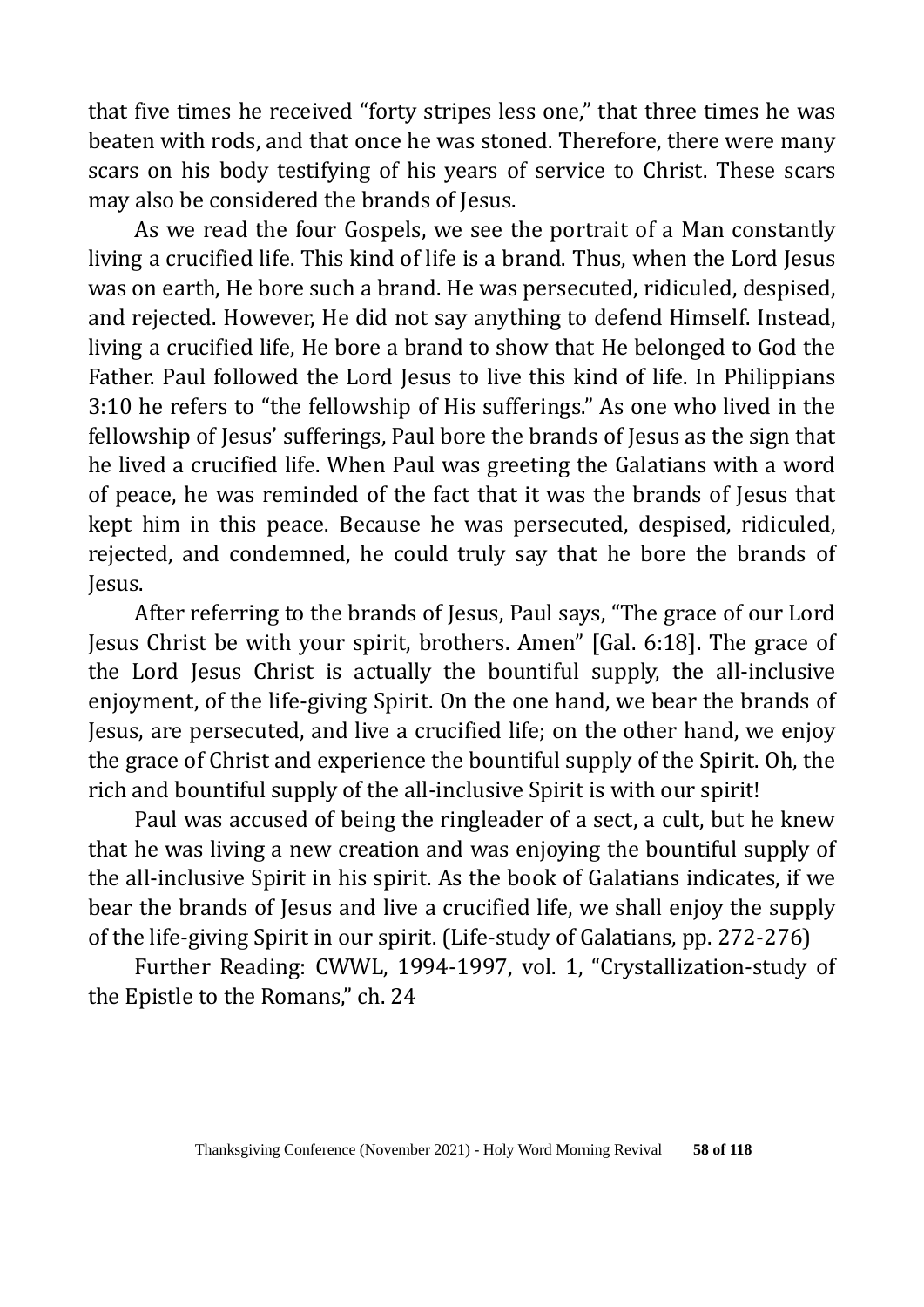# **‹‹ WEEK 3 — HYMN ››**

#### **Hymns, #770 In the holiest place**

Prayer — In the Holiest

1 In the holiest place, touch the throne of grace, Grace as a river shall flow; In the holiest place, touch the throne of grace, Grace as a river shall flow. (Chorus) Hallelujah! Hallelujah! Grace as a river shall flow; Hallelujah! Hallelujah! Grace as a river shall flow.<br>2 In the holiest place, live before In the holiest place, live before His face, Light of glory thru me will shine; In the holiest place, live before His face, Light of glory thru me will shine. (Chorus) Hallelujah! Hallelujah! Light of glory thru me will shine; Hallelujah! Hallelujah! Light of glory thru me will shine.<br>3 To the spirit turn, and the incense bu To the spirit turn, and the incense burn, Touch the living fountain of life; To the spirit turn, and the incense burn, Touch the living fountain of life. 4 Hallelujah! Hallelujah!

 Touch the living fountain of life; Hallelujah! Hallelujah! Touch the living fountain of life.